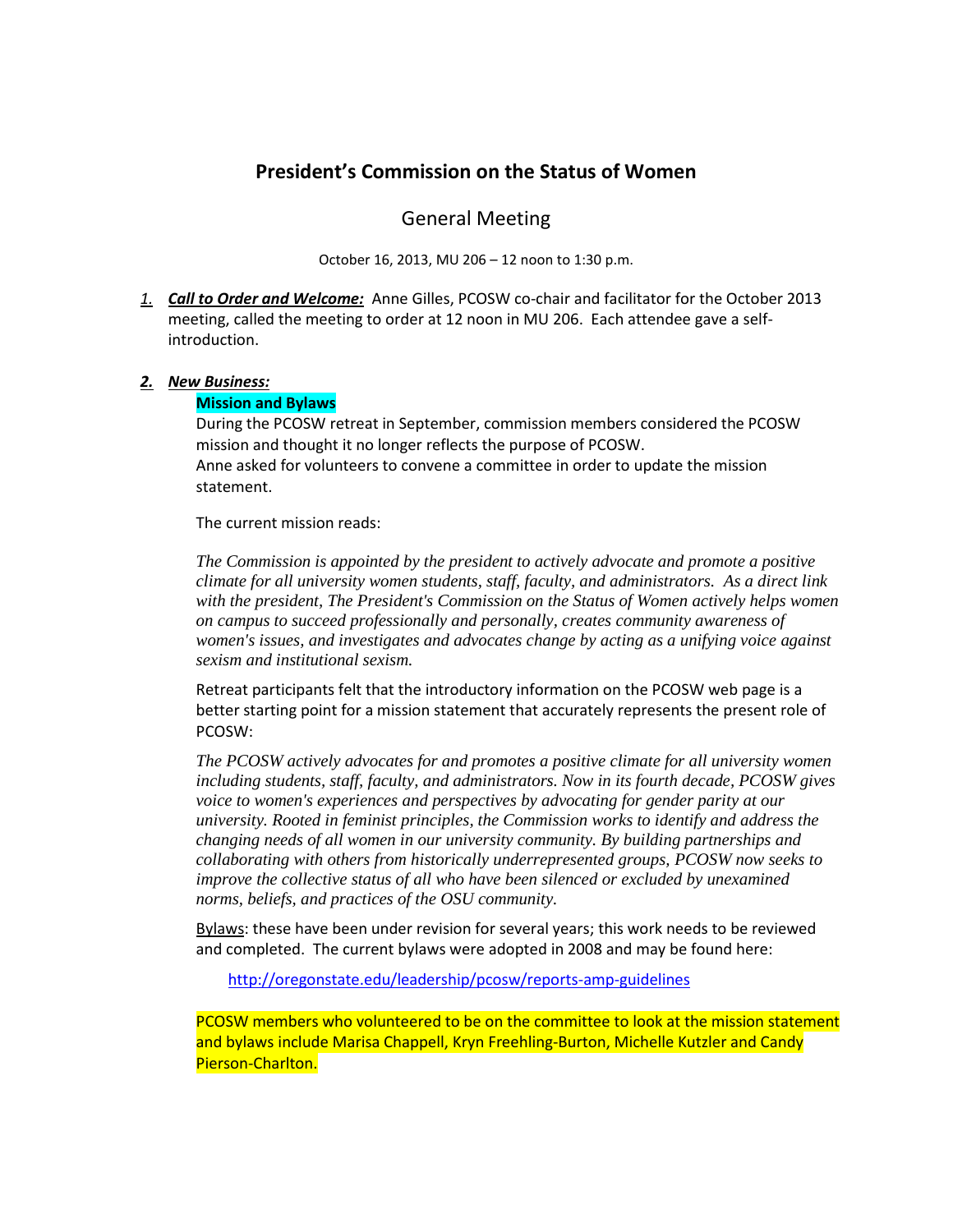#### **Announcements**

Anne asked all commission members to make sure they have access to the PCOSW site on Blackboard. Members should be on the PCOSW listserve and the PCOSW subcommittee listserve*.* If members need to be added to the listserves or get access to the PCOSW site on Blackboard they should contact Anne Gillies or Cindy Alexis.

Malgo Peszynska is managing the PCOSW website. PCOSW members are invited to send her relevant information/resource links for the PCOSW web page by emailing her at [mpesz@math.oregonstate.edu](mailto:mpesz@math.oregonstate.edu) Please put "PCOSW" in the subject line.

**Fall President/Provost's lecture series** – Michelle Kutzler reminded us that Dr. Brad Harrington will be our fall President/Provost's lecture series/PCOSW sponsored speaker. His work specialty is fatherhood and work/life balance. Here is more information about his presentations:

#### **The New Dad: Caring, Committed and Conflicted**

November 14, 2013, 11:30 am

MU Room 206 (sack lunches provided at 11:00 am – please RSVP to Michelle Kutzler)

#### **The New Dad: A Work (and Life) in Progress**

November 14, 2013, 6:00 pm

Construction and Engineering Hall, LaSells Stewart Center (reception with light refreshments will begin at 5:30 pm)

**RSVPs** would be appreciated for more accurate catering service. Please RSVP to Michelle Kutzler at [michelle.kutzler@oregonstate.edu.](mailto:michelle.kutzler@oregonstate.edu)

**Child care needs study** – the consultant who was hired by the University met with focus groups consisting of students, staff and faculty as part of her information gathering. An online survey will be sent out campus-wide the first week in November for further input.

**Paid family leave/work-life balance** – Donna Chastain, employee benefits manager from the Office of Human Resources, came to the meeting to share information regarding paid family leave. Discussion centered around six-week paid leave, options for donating leave to employees -- classified employees can donate to other classified employees, but professional and academic faculty cannot. Donna will research best practices and look at leave policies of peer institutions and aspirational peers and share with PCOSW.

### **Committee updates**

**Scholarships and Awards** – committee discussed application deadlines – sticking with the sixth week of the term; web presence – website was closed during the summer and needs to be activated; discussed making sure recipients list PCOSW as a sponsor in their reports/publicity, etc.; discussed providing Kids Spirit scholarships; want to consider providing funds to Student and Family Support Services; discussed offering two University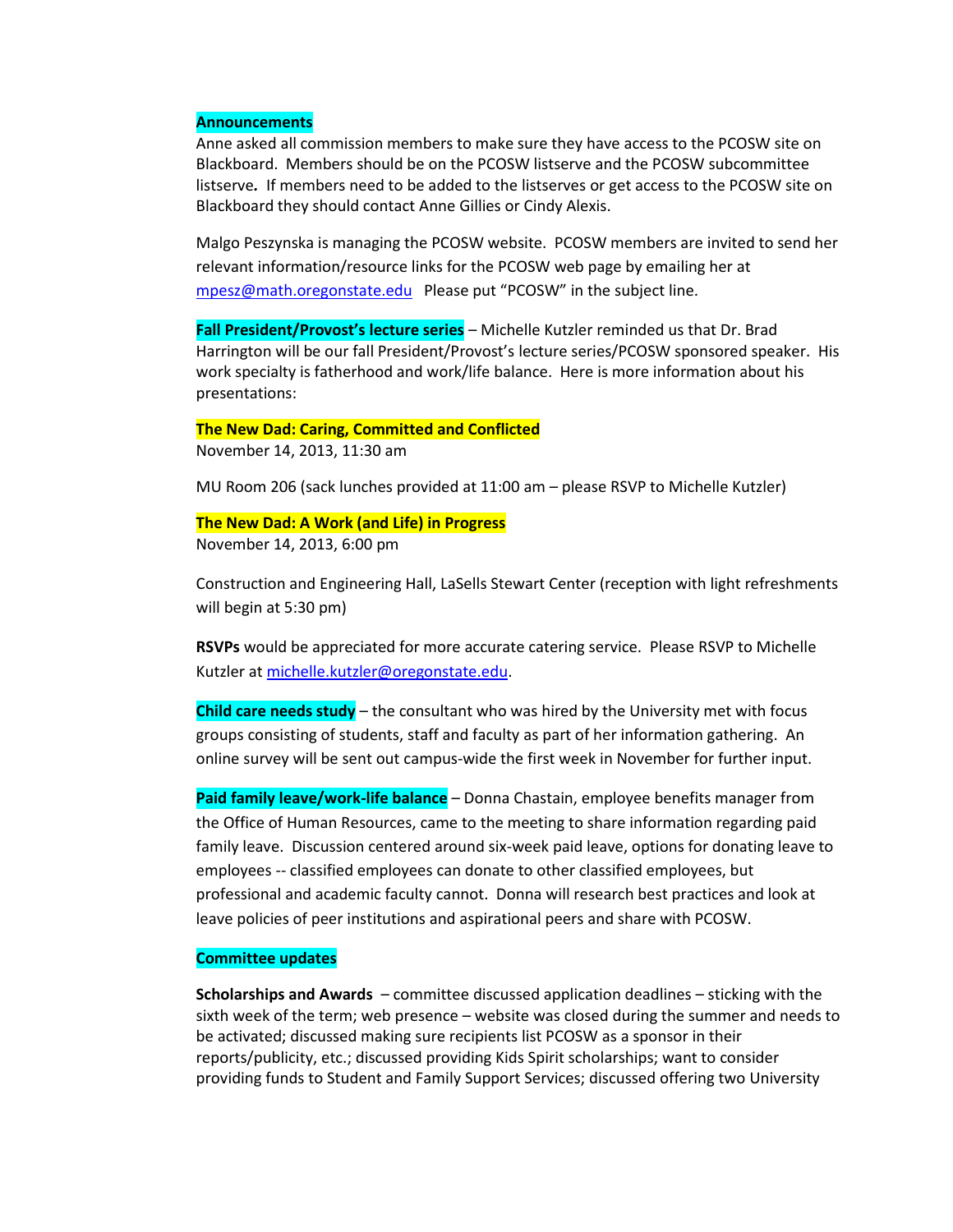Mentoring and Professional Development Awards – one early career award and the other award for a professional who has demonstrated excellence over a lengthy career.

**Work-Life Balance** – the committee plans to meet next week.

**Mentoring and Career Advancement** – committee members met and discussed mentoring resources on campus and employee access to resources; shared information about the College of Liberal Arts mentoring information available on the CLA website; discussed College of Forestry and Grad School mentoring information on their websites; committee members want to contact Deans for information, benchmark what is happening at OSU and look at other institutions to see what they are doing/best practices. Down the road would like to have "mentoring" an expectation and built into job descriptions.

**Speaker Series** – committee met on 10-11-13. Meeting members present Mary Samuel, Dana Sanchez, Mary Hughes and Malinda Shell. Due to time constraints and taking into consideration experience and knowledge needed for the position of the committee lead, decided to request Cindy Alexis to lead the committee (she has kindly agreed). Mary Hughes will be second in charge working closely with Cindy. The committee tentatively decided on speakers. Further action items are highlighted in bold:

- Jane Lubchenco The former head of NOAA **(Dana to initiate contact)**
- Adriane Kezar- Best practices for fixed term faculty **(Mary S to work with Jan Spitsbergen to gather more information)**
- $\checkmark$  Mentoring at OSU to be organized by the National Center for Faculty Development and Diversity **(Dana to consult with Susana Rivera-Mills in the College of Liberal Arts)**
- $\checkmark$  Other opportunities include partnering with Intercultural Student Services(ISS) on speakers relating to Health disparities **(Malinda will follow up)** and Rut Martinez-Alicea, Facilitator PCC/PSU, one of the workshops she offers is "Working Effectively Across Differences" – focusing on team building, intersectionalities, and understanding systems of power, privilege, discrimination and how to work effectively across differences **(To be discussed at a later time as back up event).**

**Status of Women** – committee members have not yet met, but have been in contact via email. The committee will consider possibly utilizing graduate students to help with committee research. There may be grad students looking for thesis topics that could also be helpful to the committee's work.

**Meeting with President Ed Ray** – Anne said we need to schedule a meeting with President Ray as a follow-up to the meeting held June 8, 2013, where we presented him with a draft of the PCOSW Annual Report.

**Closing** – Anne thanked Karen Cholewinski for all her hard work on administrative tasks for PCOSW. As there was no further business the meeting was adjourned at 1:30 p.m.

Submitted by Candy Pierson-Charlton, Secretary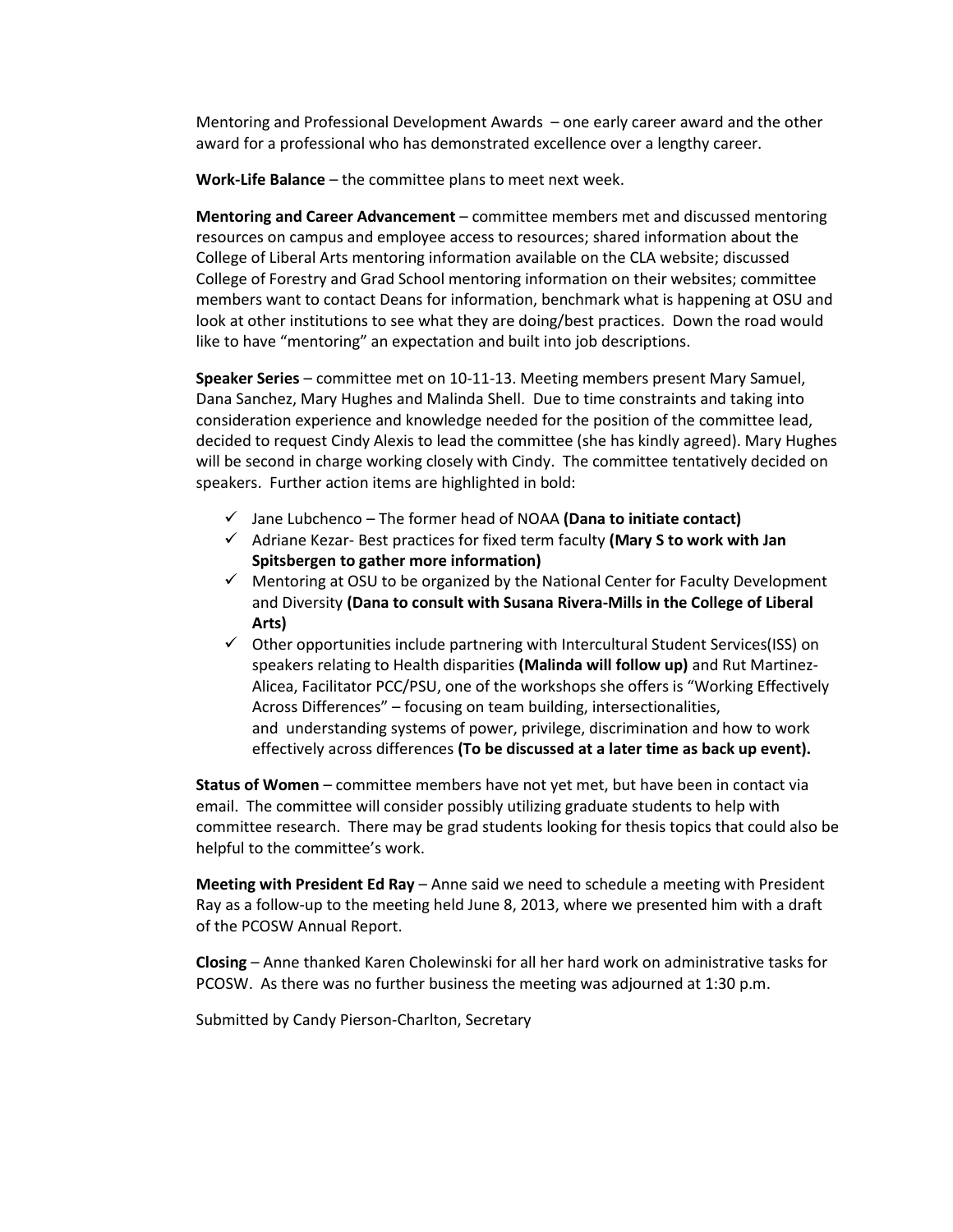February 12, 2014 PCOSW Meeting Minutes

Present: Jennifer Almquist, Mariette Brouwers, Marisa Chappell, Kryn Freeling, Natalia Fernandez, Anne Gillies (co-chair), Louisa Hooven (co-chair), Mary Hughes, Michelle Kutzler, Judy Neighbors, Robynn Pease, Susana Rivera-Mills, Ann Schmierer, Malinda Shell, Jan Spitsbergen, Julie Walkin

*1) From Agenda:* " Review and possible discussion, if time allows, of revised mission statement for PCOSW (current and revised versions attached as a single document)."

Anne passed out a copy of the current mission statement (Article II of PCOSW bylaws) and the proposed mission statement. Michelle Kutzler described the process that the committee used to develop the new statement. Michele asked for feedback. Group discussed potential changes to make to strengthen the document. Please review the document and send changes to Michelle.

### REVISED MISSION STATEMENT DRAFT IS ATTACHED

*2) From Agenda:* "*Charlene Martinez, Program Director of Project Social Justice will be the guest speaker. She will talk about the program and her request for support to bring Climbing PoeTree, an expressive arts, performance-based all women*'*s duo, to campus this spring as guest speakers.*"

Charlene Martinez, Janet Jacquier, and Teresita Alvarez presented information about Project Social Justice and some upcoming programs, such as "Climbing PoeTree" and "S.T.I.T.C.H.E.D." Climbing PoeTree is a 3 part project: 1) Main performance by Climbing PoeTree: 2) "S.T.I.T.C.H.E.D. which empowers participants to tell their story by writing from an authentic, political and personal place. They then "stitch" the stories to form a quilt of narrative that inspire." The three themes of projects are: 1) Self-reflective; 2) Inquiry; 3) Arts More information can be found at:

#### [www.climbingpoetree.com](http://www.climbingpoetree.com/)

This group has requested funding from PCOSW. The total project will cost about \$9500 and their request to PCOSW is \$5000.

Charlene Martinez also talked about the Mentoring program. Project Social Justice is a nine month pilot mentoring program designed to support the idea of self-as-the-social-change-agent. They strive to match mentors with students interested in social justice issues. Matching usually based on area of interest. The purpose is to develop leadership in social change projects. Charlene described the successes of the program and shared comments made by former participants.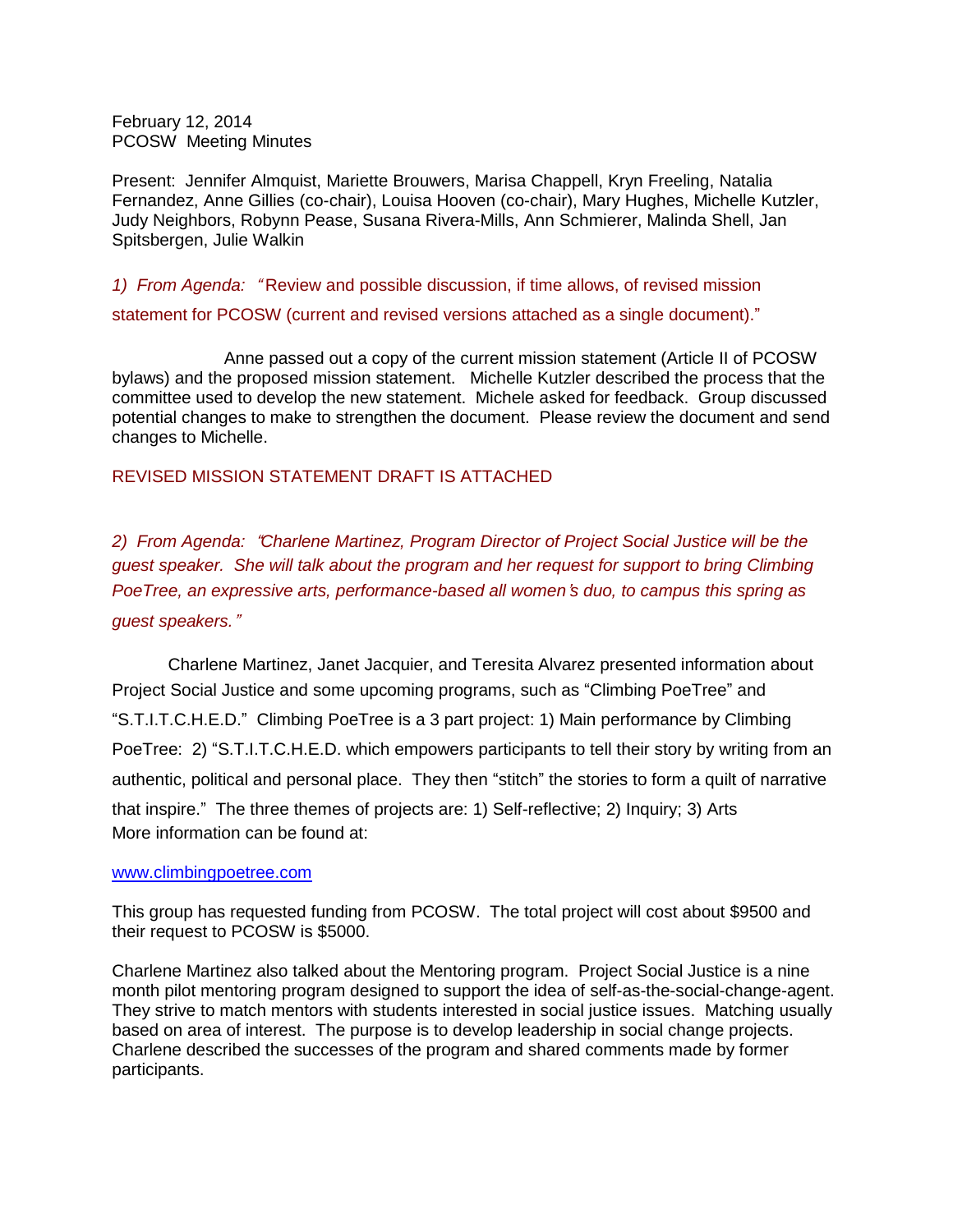Charlene discussed a goal for future, which includes developing a Living Learning Community. For more information about the mentoring program, please see:

<http://oregonstate.edu/dept/iss/mentoring>

*3. From Agenda: Discussion of plan for PCOSW*'*s follow-up meeting with President Ray.*

Anne Gillies reported that President Ray would like to schedule a meeting with PCOSW. Anne requested that each subcommittee develop a list of what have worked on, and what we are requesting from the President. Please have this to Anne within the next two weeks.

#### Include:

- **•** Focus of work.
- Where you are now.
- What intend to accomplish this year.

### *4. From Agenda: Review draft letter to President Ray re: DPD program*

Anne Gillies passed out a draft of the letter for President Ray. Please review and

edit.

*5. From Agenda: Nominations Committee* – *seeking volunteers to nominate candidates for next year*'*s PCOSW Leadership team.*

Anne Gillies asked for people who would serve on Nominations committee for next year. Bylaws committee members agreed to serve as nominations committee. Descriptions of roles can be found in PCOSW bylaws.

### Announcements:

Susana Rivera-Mills reminded everyone of the importance of the upcoming Faculty Senate meeting. She noted that the agenda will have important discussion regarding "Provost Initiative Hiring Program". See website for more information:

<http://oregonstate.edu/senate/agen/2014/0213/> (click on Provost Initiative Hiring Program)

or:

[http://oregonstate.edu/oei/sites/default/files/2014-](http://oregonstate.edu/oei/sites/default/files/2014-15_leadership_council_provost_initiative_proposal_final_revision411_2.pdf) 15 leadership council provost initiative proposal final revision411 2.pdf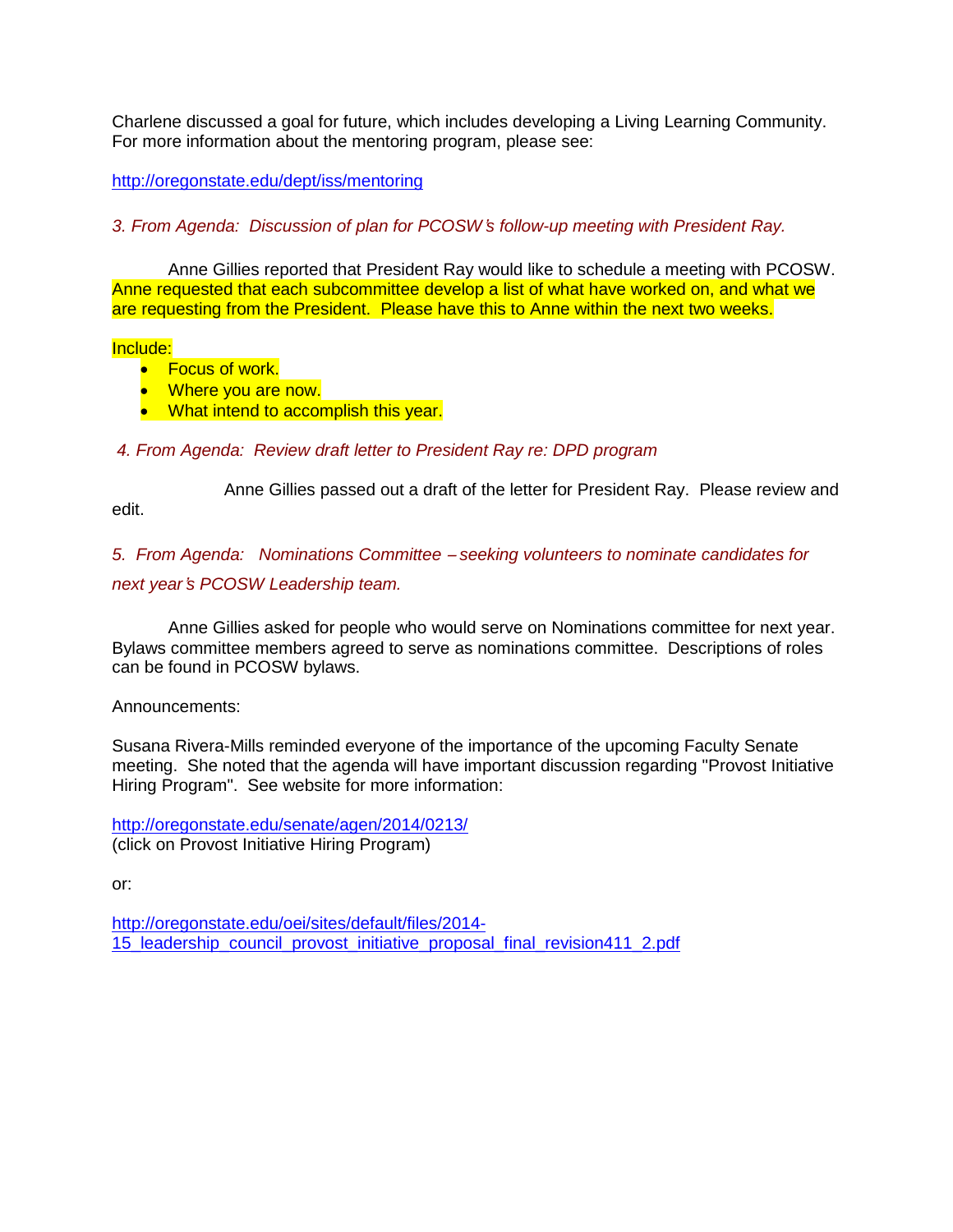# **PCOSW Meeting Minutes**

# **Tues March 11, 12:00 noon-1:30 PM**

# **Linus Pauling Science Center Classroom, Room 402**

# **Jan Spitsbergen, Facilitator**

## **1. Introductions**

## **2. Old Business**

a. Approval of minutes from Feb

### No corrections received; minutes approved

b. Information requested by President Ed Ray following last PCOSW Leadership meeting with him discussing last year's Annual Report. **We are hoping that the committees have gathered some of these data.**

i.Ed Ray requested clearer information on who would be responsible for carrying out each of the recommendations made by PCOSW. He also asked us to interface more with leadership on campus to focus on implementing the recommendations.

ii. Data regarding use of and demand for lactation rooms

Data may be difficult to gather since many use offices and restrooms

iii, Data regarding current use of paid family leave. The PCOSW recommended that OSU follow the best practices instituted at aspirational universities and adopt a policy providing 6 week of paid family leave per year for all employees. Currently short-term disability pays for 12 weeks of leave which often works well for pregnancy.

iv. With regard to mentoring, the president would like to see specific plans for departments and units which includes students and all employees. He would like to see evidence-based recommendations with specific steps and point people or groups tasked to implement the recommendations. He advocates integrating mentoring into the job descriptions of faculty and administrators. Should we convene a task force to implement university-wide mentoring? We realize there is no "one size fits all" mentoring program appropriate for every unit.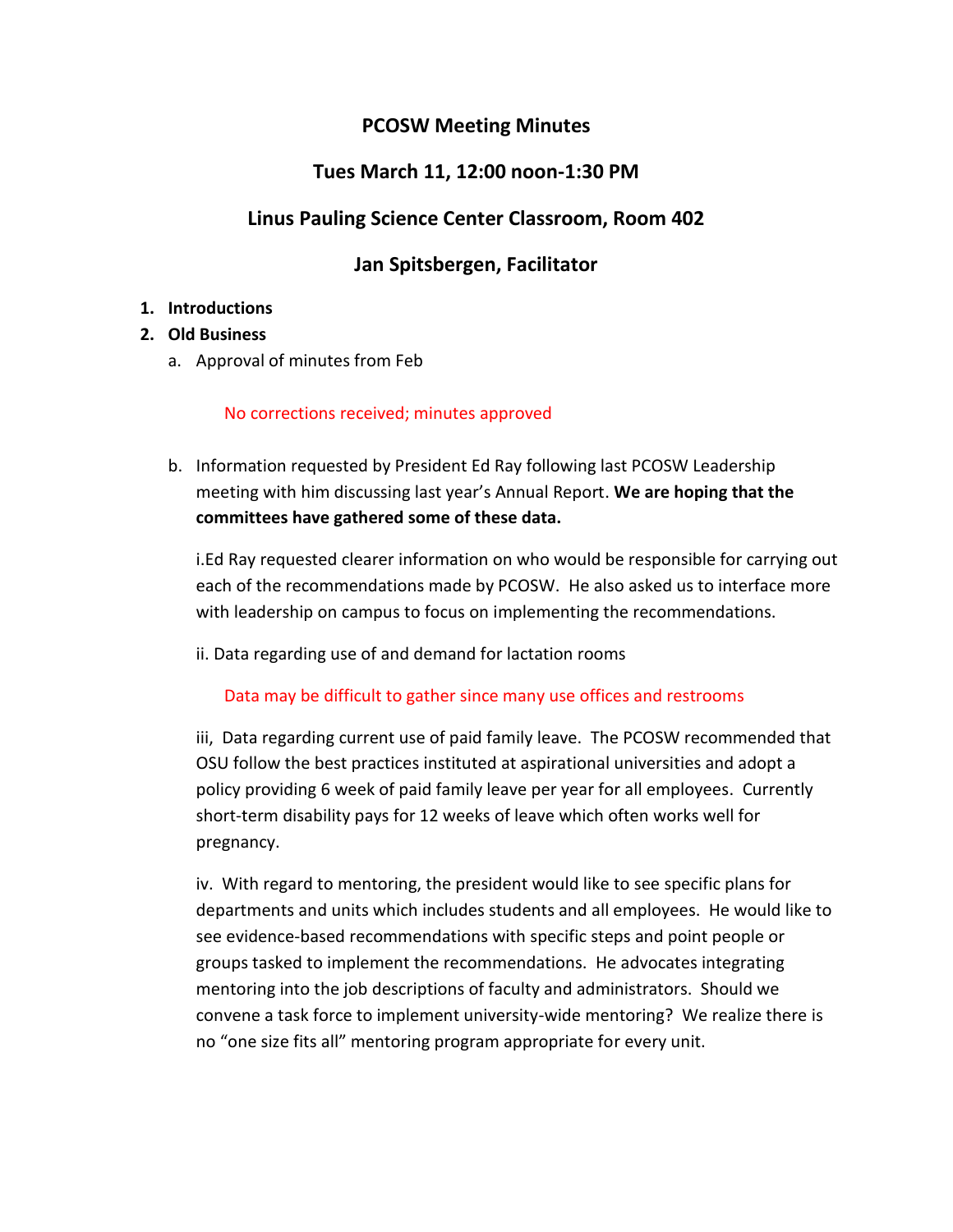### Mentoring

Implementation and Enforcement Concerns:

• It's not the role of this committee to come up with a mentoring plan implementation; the Provost needs to require all deans to submit a mentoring plan. It's the Provost that needs to enforce the idea. There is a need for University wide enforcement; the idea is that should come from Academic Affairs

Needs Assessment and Data Gathering:

- Idea: talk to the administrative assistants in depts. to see which depts. have mentoring programs (Do we already have this data?)
- Questions to Ask:
	- How do mentoring models impact women?
	- Even when there is a mentoring plan, does it promote equity or as a function of the institution does it perpetuate a culture of inequity? i.e. PCOSW member mentioned a male faculty member that is a designated mentor who does not practice equity toward women within the field. Women may be in positions of leadership yet are disempowered.
	- What is the role of PCOSW to address the needs of women and people of color? Do we as a Commission need to conduct a needs assessment or other campus entity?

Assessment of Mentorship Programs:

- Need to develop mechanism for an outcomes assessment both for the mentors and mentees.
- There would need to be an external review process; perhaps a Faculty senate mentoring committee to review the data

## Use of PCOSW Resources:

 Can we use the speaker series funds to jump start a mentorship professional development program and build from that?

### Ideas:

Perhaps Career Services should be involved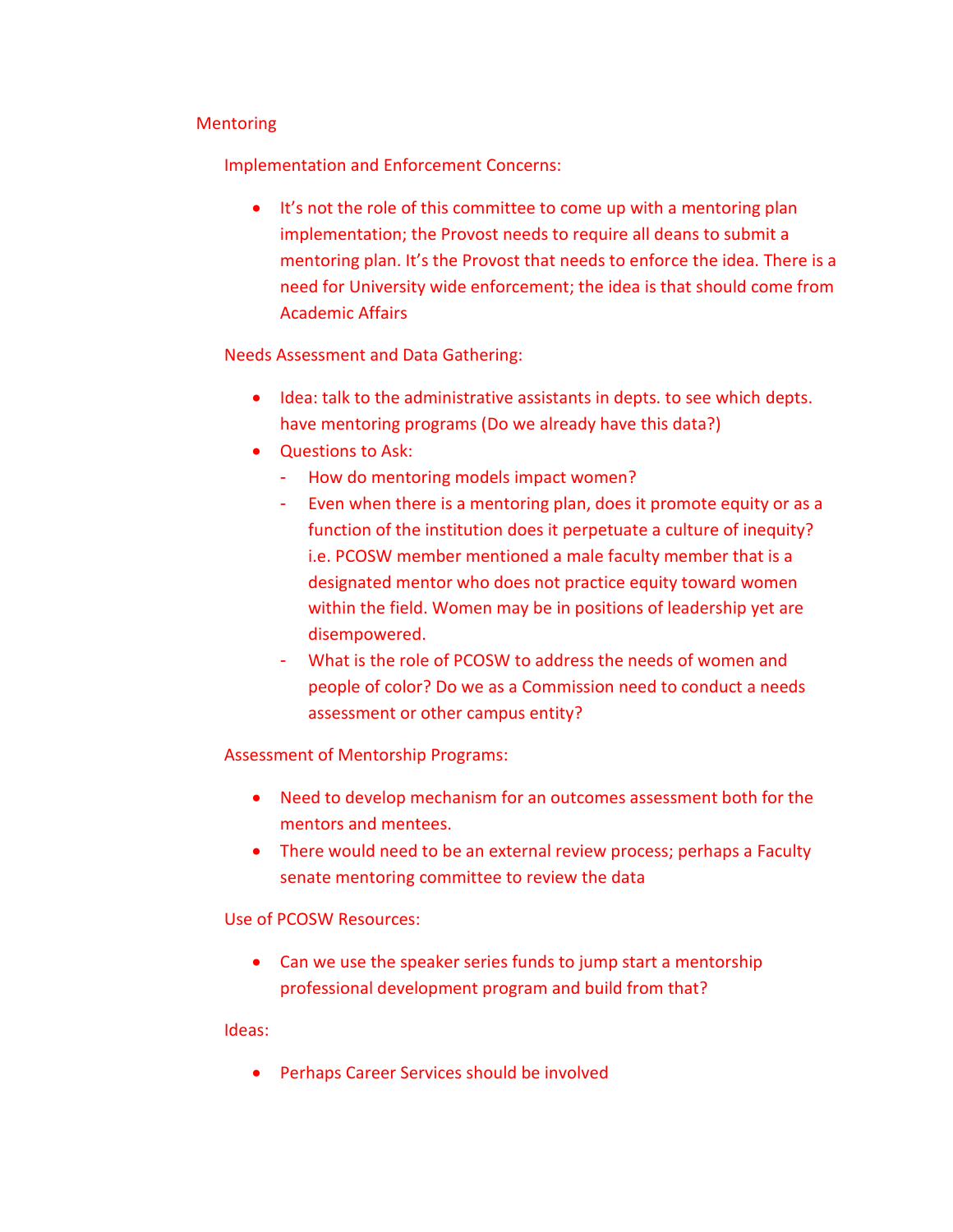- Individual development plans for grads and post docs created by mentors and mentees
- New Faculty Mentorship Program
	- o When new staff are hired, within non-classified, is there a period of time for cohorts to go through series of mentoring type processes?
	- o The program could be a process to increase retention and create a more inviting culture with the idea that units participate within the campus program so that people feel connected to the campus as a whole.
	- o This sounds like an academic affairs program; this would require additional resources.
	- o This would be for classified and non-classified; perhaps different programs for the two groups?
	- o This sounds like the search advocates process; closing the loop regarding cohort building and retention.
- Training Opportunities for Mentors and Mentees
	- o People need to be trained to be mentors regarding best practices to mentorship and what the goals are regarding mentorship.
	- o Mentees need professional development options to be able to most effectively use the mentor recommendations. And, there is a need for people to have more than one mentor, internal and external to a person's units.

### Outcomes of Mentoring:

What are they? How can a mentorship program move the university forward into the  $21<sup>st</sup>$  century as a land grant institution?

Need to identify the gap regarding what people need to succeed in the current environment. Mentorship is a tool, one of many, toward specific outcomes.

v. Data regarding unmet need for tuition assistance for employee attendance of Ecampus courses.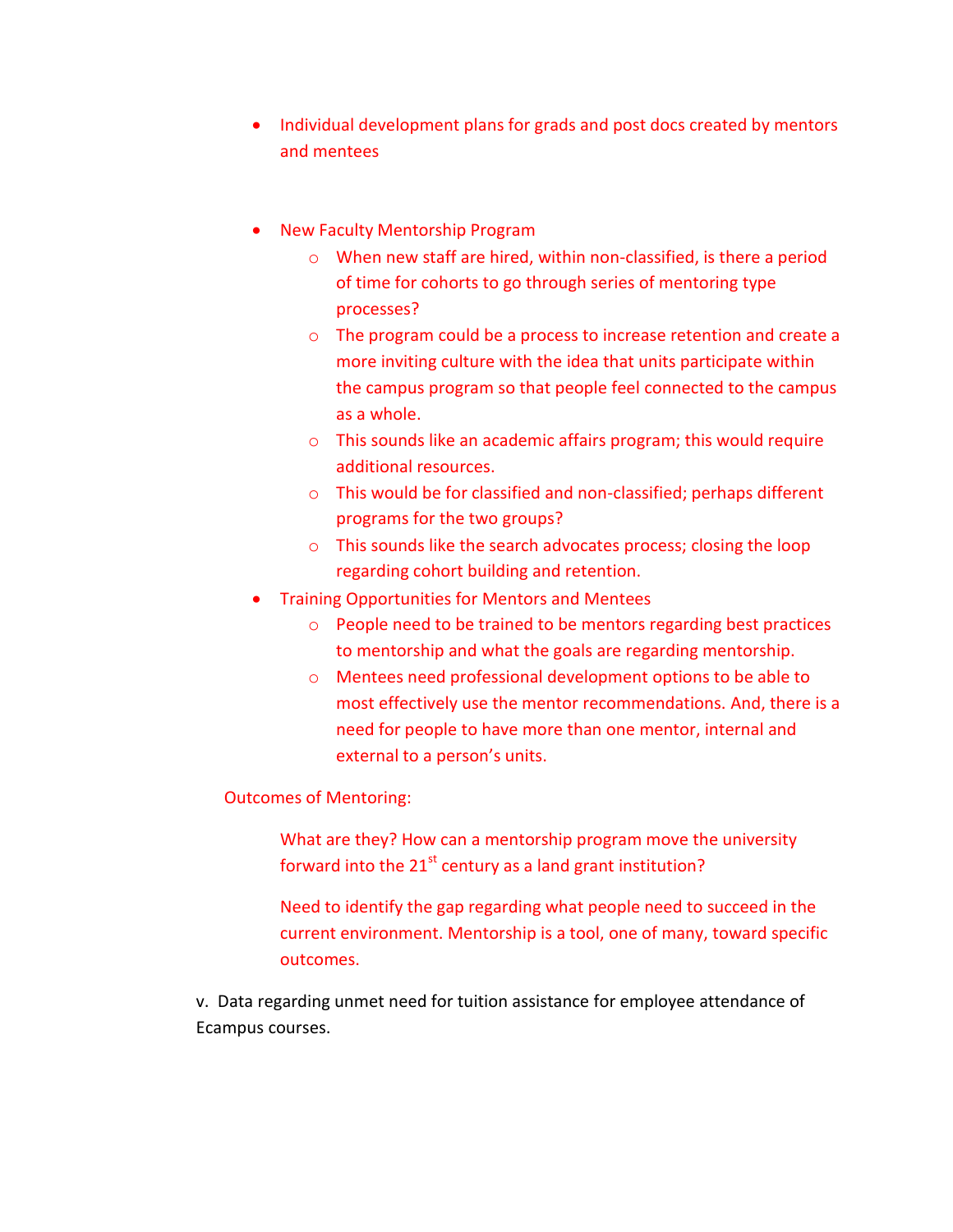### vi. Extra Issue: Parking Permit Changes

This plan came out of the parking issues between the community neighborhoods and the campus.

### Changes to Occur

- Permits will be on a first come first serve basis, based on years of service to the institution.
- Costs will be the same for students and faculty/staff.
- Parking garage is not an option due to financial reasons according to transit services.
- ADA will be \$100 anywhere on campus
- Transit Services does say that they plan to revamp the shuttle service, especially re: night classes and early morning classes (parking will be free after 5pm, for now).

### Concerns:

- Breastfeeding moms were not taken into consideration.
- This is a safety issue, especially walking at night.
- Parking plan is discriminatory because it's based on years of service i.e. pay grade.

### What can PCOSW do?

We need to say what the problems are with the proposed system and how they affect women, parents, and minority groups. It is a system of gender, minority, and socioeconomic discrimination. And, it's a safety issue. Need for more security i.e. increased patrolling.

This new plan goes against the idea of work-life balance, esp. parents and people who care for family members. This plan goes against the university's progress toward equity.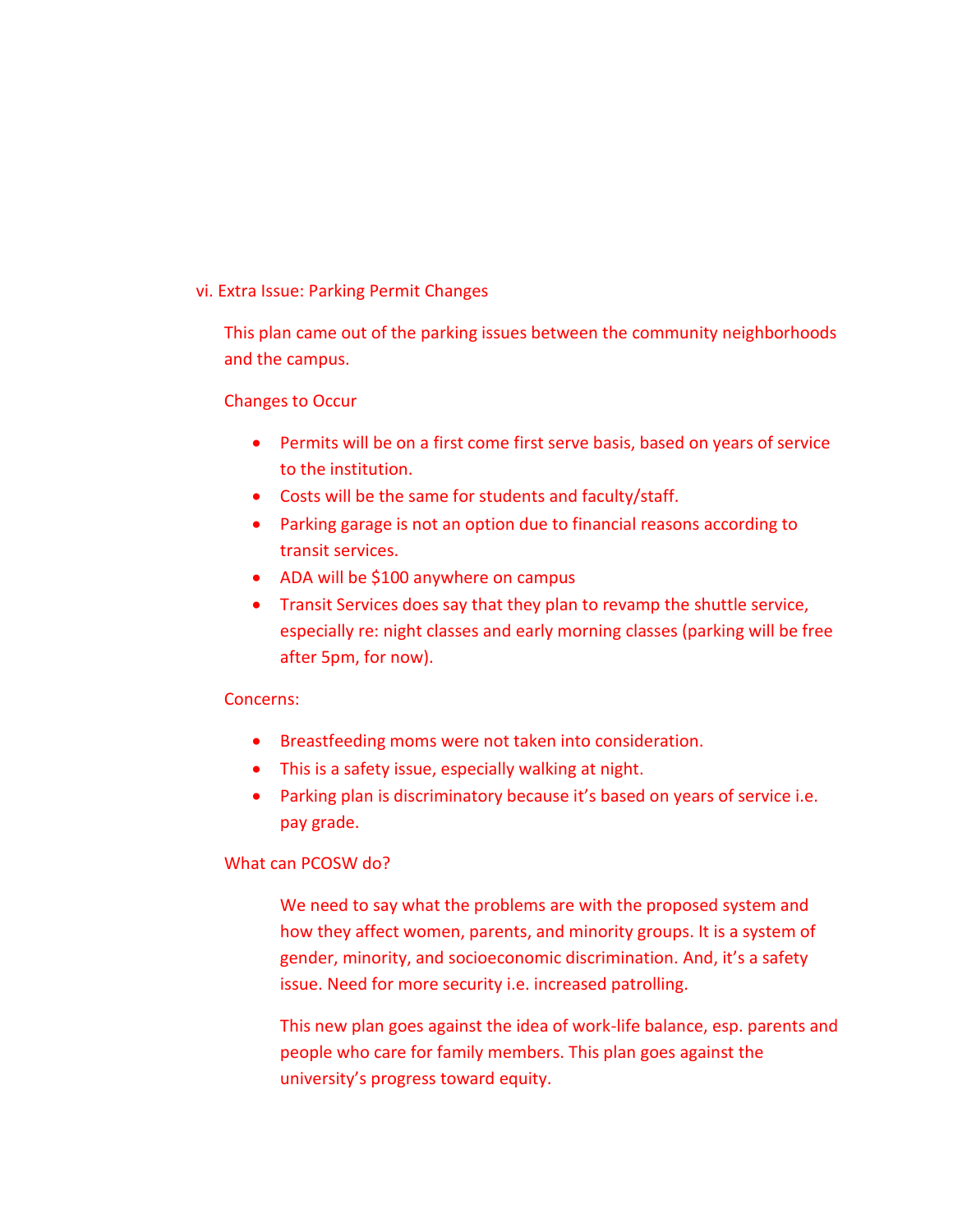### ACTION ITEM:

PCOSW will write a letter to the President and copy the parking committee: Anne, Michelle, and 2 others. DEADLINE: by the end of the week/next week.

### **3. New Business**

a. Revised PCOSW **Mission Statement**—thanks to Kryn and Mariette for the draft that Anne Gillies sent to members earlier this month. We need to vote regarding approval.

Instead of "now its fourth decade" say "founded in 1972"

Question: do we need the President's by-in regarding the changes we propose. i.e. We vote, pending feedback from the President; we vote to recommend the changes.

Answer: we only need the by-laws to be approved by people present at the meeting. There is no mechanism in the by-laws that says that we need approval by the president:

Vote: Changes Approved Unanimously

b. Nominations for **Leadership Team** for next year

Need: public relations officer nominee

In the past, the web / public relations officer has been the same person; the by-laws committee has asked Malgo to serve as the public relations position.

Anne: Inara Scott is the current Facebook person; perhaps she can be the public relations person

Need: treasurer (who works closely with UABC)

Need to vote-in the new officers during the April meeting

c. **Speaker Series**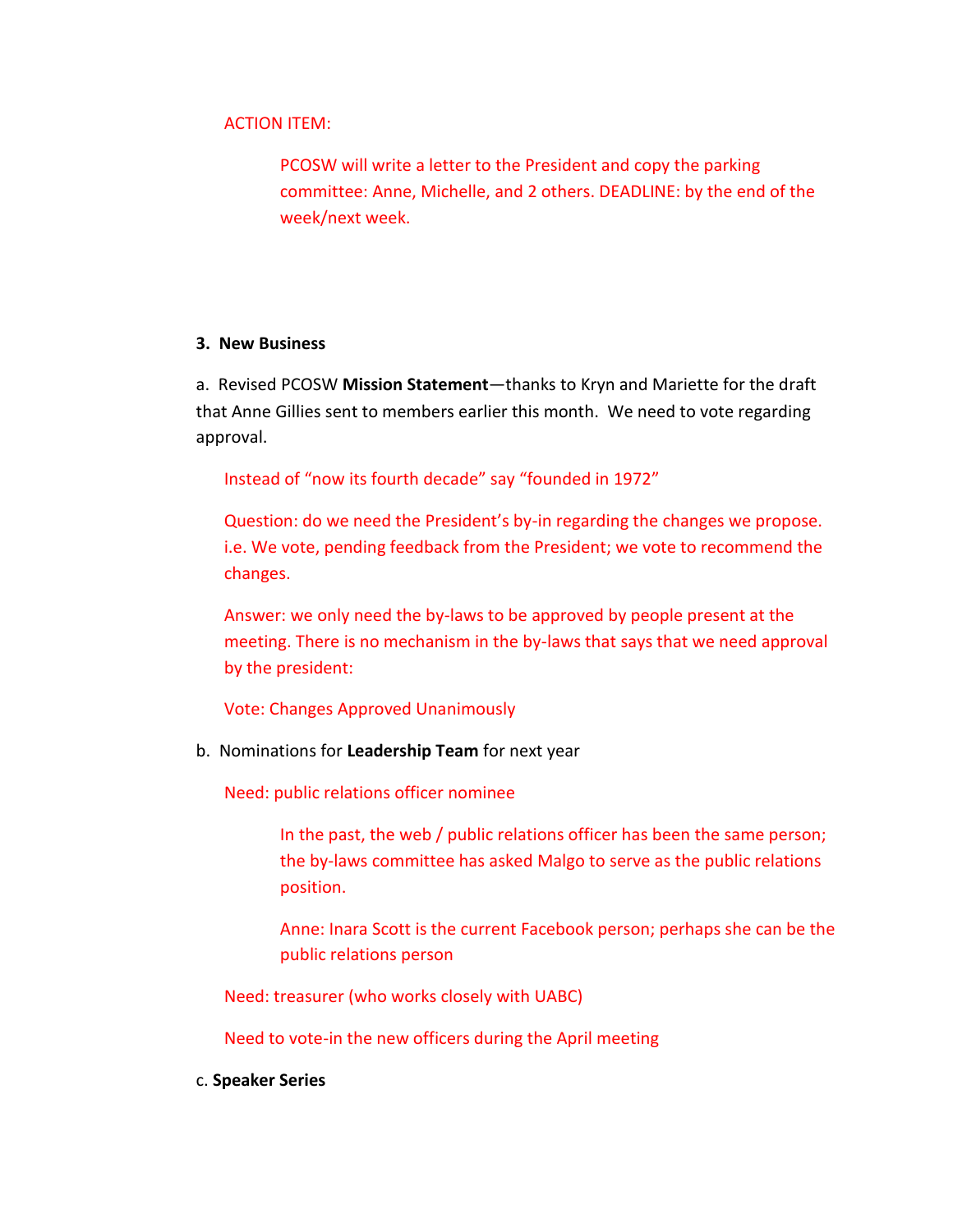i. The membership approved \$5,000 to PSJ to help sponsor Climbing PoeTree to OSU.

ii. The membership appr \$200 from Women, Gender and Sexuality Studies to host Dr. Hanan Hammad to OSU in April to give a talk on Egyptian women's roles in the Arab Spring and in contemporary Egypt.

iii. The Speaker Committee has confirmed a January date for a workshop and lecture by Adrianna Kezar, a scholar whose specialty is non-tenure track faculty. We need to assemble as much data as possible regarding our non-tenure track faculty by that time.

iv. The Speaker Committee is considering scheduling a Mentoring Workshop facilitated by the National Center for Faculty Development and Diversity, a highly respected organization with expertise in mentoring underrepresented minorities.

- d. We need 1 or more volunteers to plan and coordinate the **fall retreat** and need ideas on structure, focus, and a facilitator.
- e. We are soliciting nominee for the **Mentoring & Professional Development Award** sponsored by the Commission.

Kara R: deadline is April  $11<sup>th</sup>$  / Please distribute widely

**f. Budget Update**—Julie Walkin

Scholarships: Abundance of applications, so it's become a very competitive; we're only funding about 25% of applications now.

Next year, if we have the same amount of money we'd have about \$20,000

We currently have appx. \$4000 left for the academic year (this can easily be spent by the scholarships committee)

- **g. Emerging Issues, New Topics of Concern** to PCOSW
- **h. Committee Reports:**

**i.Work-Life Balance**